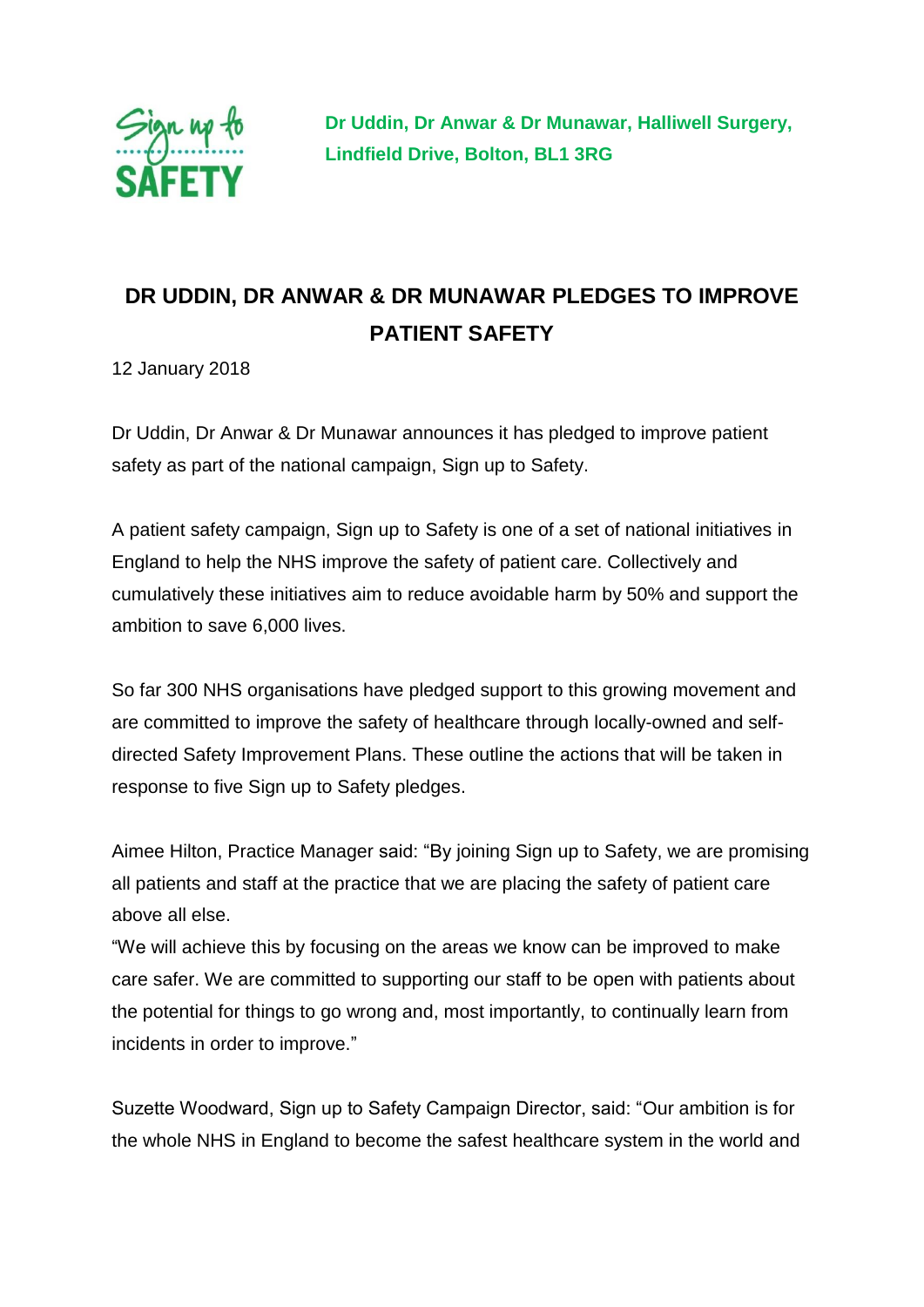Dr Uddin, Dr Anwar & Dr Munawar's practice is playing a critical part in helping to achieve this.

"We all recognise that healthcare carries some risk and while everyone working in the NHS works hard every day to reduce this risk, harm still happens. Whenever possible, we must do all we can to deliver harm-free care for each and every patient. We are helping each NHS organisation involved in Sign up to Safety to work on the things that matter to them and keep local solutions localised, but help to share learning nationally for others to adapt."

"The five Sign up to Safety pledges represent the shared values and beliefs of those committed to creating a movement for patient safety that spans the whole system. We are united by our common goal; to continually strive to make the care we give our patients as safe as possible. Together we are helping the NHS to make improvements and creating a supportive, open and transparent environment for all patients and staff."

The five Sign up to Safety pledges are:

- **Put safety first.** Commit to reducing avoidable harm in the NHS by half and make public the goals and plans developed locally.
- **Continually learn.** Be more resilient to risks as an organisation, by acting on the feedback from patients and by constantly measuring and monitoring how safe services are.
- **Be Honest.** Be transparent with people about progress to tackle patient safety issues and support staff to be candid with patients and their families if something goes wrong.
- **Collaborate.** Take a leading role in supporting local collaborative learning, so that improvements are made across all of the local services that patients use.
- Be Supportive. Help people understand why things go wrong and how to put them right. Give staff the time and support to improve and celebrate progress.